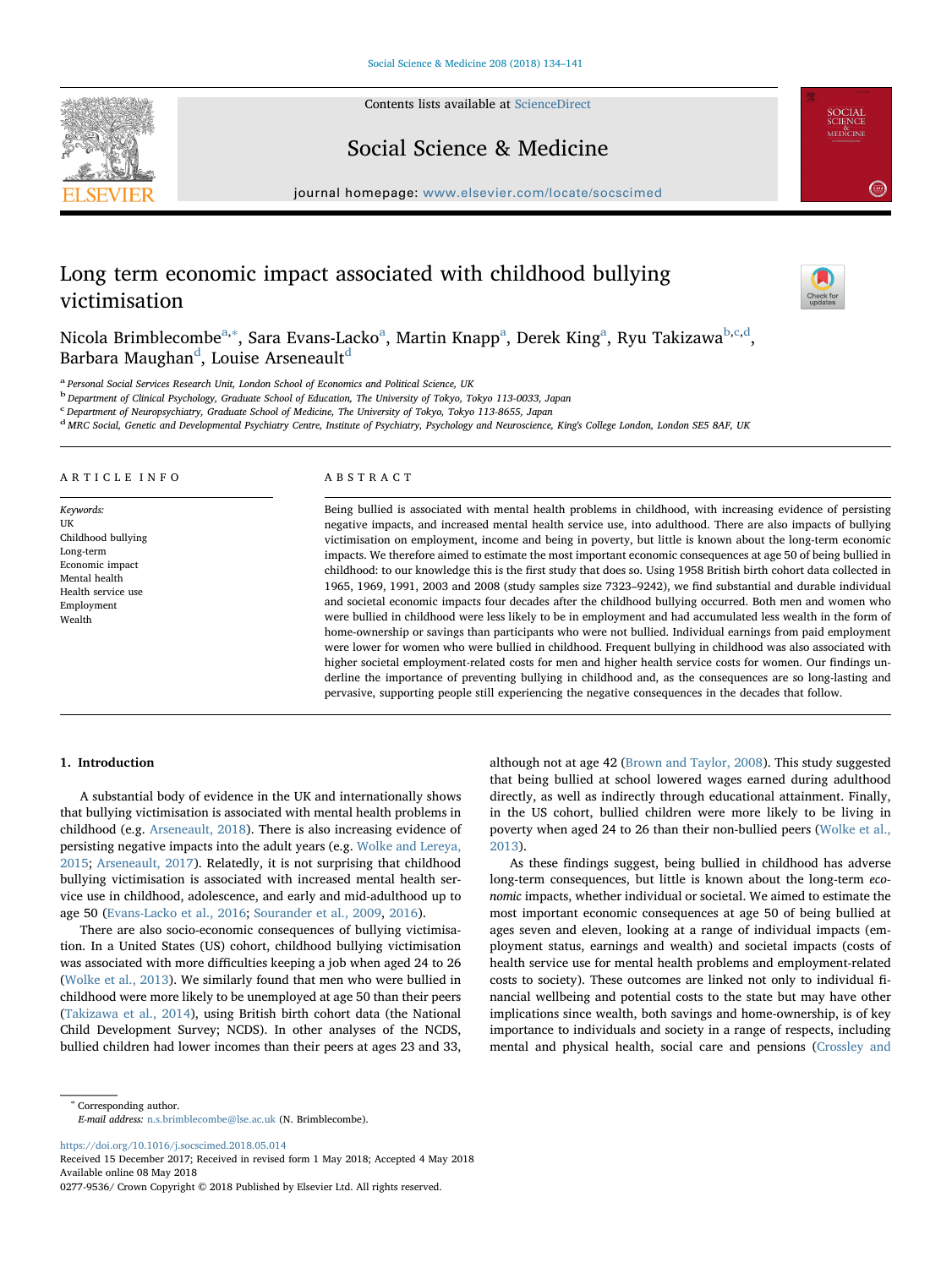[O'Dea, 2010;](#page-6-3) [Dunatchik et al., 2016;](#page-7-6) [Marmot et al., 2010](#page-7-7); [Pierse et al.,](#page-7-8) [2016;](#page-7-8) [Pollack et al., 2007\)](#page-7-9).

# 2. Data and methods

#### 2.1. Sample

Participants are from the NCDS, the 1958 British birth cohort ([Power and Elliott, 2006](#page-7-10)). Information was collected on 98% of all births in one week in 1958 in England, Scotland and Wales. During follow-up rounds of data collection at ages seven, eleven and sixteen years, the sample was augmented by 920 immigrants to the UK born in the study week, resulting in a total of 18,558 cohort members. Our sample for analysis comprises all cohort members for whom we have complete data on bullying in childhood and a range of outcomes at age 50: mental health service use  $(n = 9242)$ ; employment  $(n = 8581)$ ; earnings  $(n = 7323)$ ; housing tenure  $(n = 9222)$  and savings  $(n = 7559)$ . Data used in our analysis were collected in 1965, 1969, 1991, 2003 and 2008.

Ethical approval was obtained by NCDS via NHS Research Ethics Committees (RECs) or, prior to their set-up in 1997, through internal review. Ethical approval for the biomedical survey was given by the South East Multi-Centre REC.

#### 2.2. Measures

#### 2.2.1. Assessment of bullying

Exposure to bullying was assessed via parental interviews when participants were aged seven and eleven years. At each age, parents were asked if their child was bullied by other children 'never', 'occasionally' or 'frequently'. We combined responses from both interviews to create a three-level indicator of exposure to childhood bullying:  $0$  = never bullied (never at both seven and eleven years);  $1 = \text{occa}$ sionally bullied (occasionally at either seven or eleven years);  $2 = fre$ quently bullied (frequently at either seven or eleven years, or occasionally at both ages). Where only one parental interview was available, responses from that interview were used, providing bullying assessments for 86% of cohort members.

#### 2.2.2. Individual economic impacts at age 50

We looked at three possible individual economic impacts of childhood bullying: economic status, weekly earnings and wealth. Earnings penalties of bullying victimisation were based on comparisons of selfreported weekly net individual earnings from paid employment at age 50. In NCDS, this question was only asked of participants in paid employment and so did not include people in self-employment, unemployed or economically inactive. Measures of wealth at age 50 were housing tenure and savings. Housing tenure was categorised as either owner-occupation or renting, the latter comprising both private and social renting. For savings, we created a categorical variable of 'no-tolow' savings, defined as savings between zero and £392.92, 'low-tomedian' savings and above median savings. The upper level for no-tolow savings (£392.92) was based on the PSE2012 (Poverty and Social Exclusion in the UK) Individual Deprivation Measure ([Gordon, 2017\)](#page-7-11) deflated to 2008 values (i.e. the year when NCDS cohort members were age 50), using the Retail Price Index.

## 2.2.3. Societal economic impacts at age 50

We considered two measures of societal economic impact: costs associated with health service use for mental health problems and employment-related costs to society. In estimating these, we used 2008 cost levels throughout, to match with the date of the age 50 data collection.

## 2.2.4. Health service use for mental health conditions

As the majority of mental health care occurs outside of specialty

'mental health' care settings [\(Brown et al., 2014;](#page-6-4) [Evans-Lacko](#page-7-12) et al., [2017\)](#page-7-12), and there is a widespread reluctance among individuals to report seeking help for mental health problems [\(Clement et al., 2015](#page-6-5)), we included service use for mental health conditions occurring in both specialty mental health and general health settings. We looked at three types of health service use reported by participants at age 50: specialty mental health service use over the previous four years, general hospital outpatient service use and general hospital inpatient service use over the previous eight years. To estimate costs associated with hospital inpatient service use, we multiplied the number of hospital inpatient days reported by the participant over the previous eight years by the World Health Organization mean cost estimate for the UK per hospital inpatient bed-day in 2008 [\(WHO, 2011\)](#page-7-13). For frequency of outpatient service use in the previous eight years, possible responses included: none, one or two, three to five, six to ten and more than ten. The median number of visits for each respondent was multiplied by the mean unit cost per outpatient visit in 2008 ([Curtis, 2008\)](#page-6-6). As frequency of specialty mental health service use at age 50 is unavailable in NCDS, we estimated annual service use frequency and associated costs according to national averages stratified by gender from the 2000 Adult Psychiatric Morbidity Survey for the sub-sample aged 42 to 50. To enable aggregation of costs across all three types of health service use, annual specialty mental health costs were multiplied by eight to give estimated eight-year costs.

#### 2.2.5. Employment-related societal costs at age 50

We estimated employment-related costs to society using the human capital approach, which has been widely used in other economic evaluations (e.g. [Park et al., 2014](#page-7-14)). Costs were calculated for individuals in employment, self-employment, unemployment or economically inactive through temporary or permanent sickness or disability. We considered full-time employment to be 35 or more hours per week and applied the national minimum hourly wage in 2008 (£5.73 an hour) to hours worked per week less than the 35-h full-time equivalent. This was then multiplied by 48 on the assumption of 48 working weeks in one year. Finally, we estimated aggregate annual societal costs of being bullied in childhood by multiplying per-person societal costs by the estimated numbers aged 50 in 2008 who had been bullied in childhood. This was estimated using prevalence of being frequently bullied in childhood from our NCDS sample and mid-year estimates of the UK population aged 50 in 2008 ([ONS, 2012](#page-7-15)).

#### 2.3. Covariates

## 2.3.1. Childhood confounders

We controlled for childhood confounders known to be associated with bullying, and with the outcomes under study [\(Takizawa et al.,](#page-7-5) [2014;](#page-7-5) [Evans-Lacko et al., 2016\)](#page-7-1). Childhood IQ was assessed at age eleven using a standardized 80-item general ability test [\(Douglas,](#page-7-16) [1964\)](#page-7-16). Scales of childhood emotional and behavioural problems were derived from teacher ratings on the Bristol Social Adjustment Guides ([Stott, 1969](#page-7-17)) at ages seven and eleven years. We used the mean of scores across ages seven and eleven years where both measures were available, and single-age measures for the remainder of the sample. Family social class in childhood was classified on the basis of the father's occupation when the sample member was aged seven years, and categorised as 'I and II' professional/managerial/technical, 'IIINM' other non-manual, 'IIIM' skilled manual, and 'IV and V' unskilled manual ([OPCS, 1980\)](#page-7-18). Childhood adversity was assessed from both prospective and retrospective reports. Prospectively, information collected from parents and teachers was used to create an eight-item scale of low parental involvement and activity with the child at ages seven and eleven (Power [and Elliott, 2006](#page-7-10)). Retrospectively at age 45, participants completed a 16-item questionnaire about their exposure to a range of childhood adversities including poverty, parental mental illhealth and drug/alcohol problems, family conflict, and physical and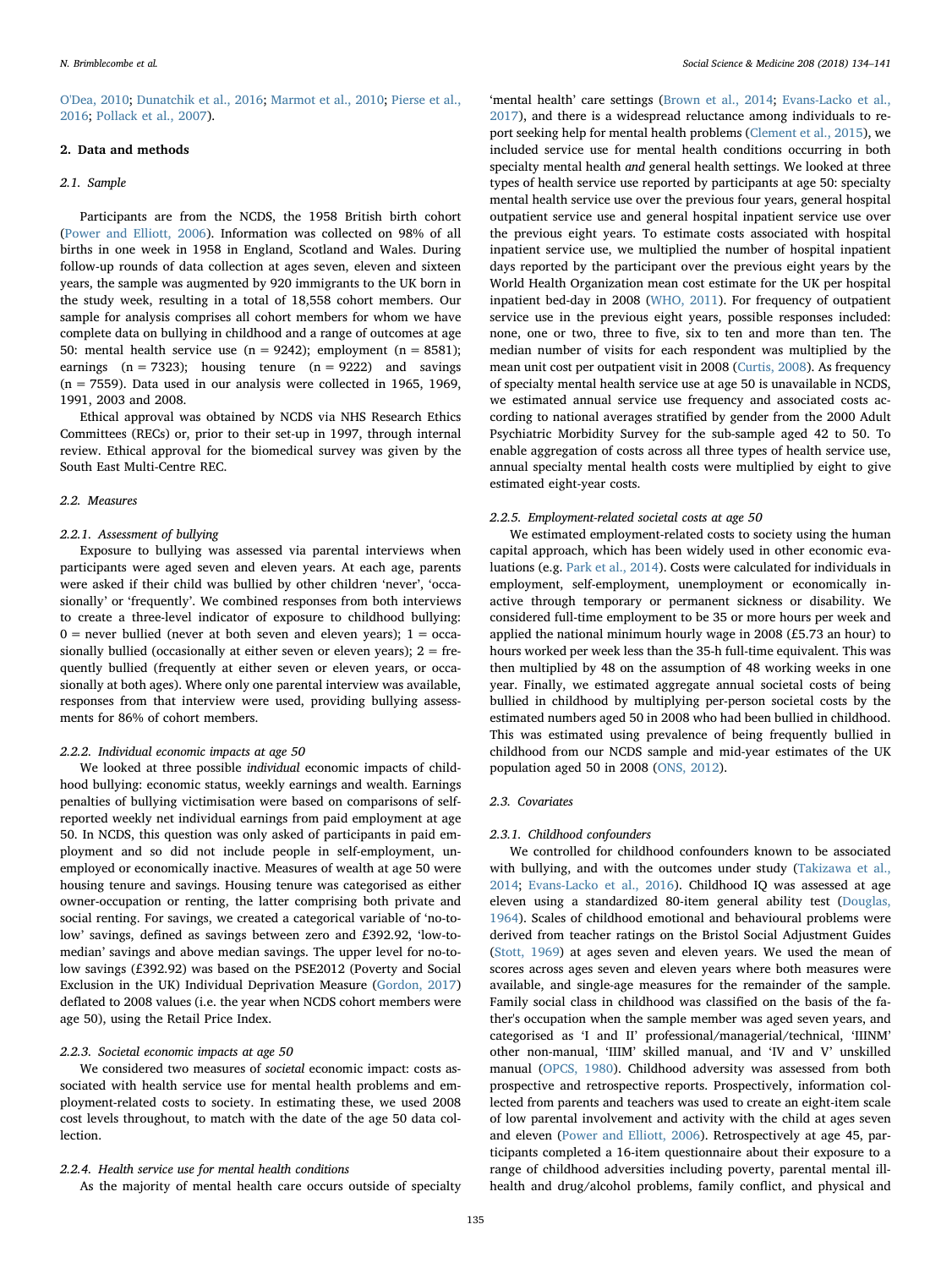<span id="page-2-0"></span>Descriptive statistics of sample childhood socio-demographic characteristics by bullying and gender.

|                                           | Female ( $n = 4702$ )         |                                      |                                   | Male ( $n = 4540$ )              |                                           |                                     |
|-------------------------------------------|-------------------------------|--------------------------------------|-----------------------------------|----------------------------------|-------------------------------------------|-------------------------------------|
| Bullied in childhood                      | Never<br>% (N)<br>61.6 (2895) | Occasionally<br>% (N)<br>26.2 (1231) | Frequently<br>% (N)<br>12.3 (576) | Never<br>% (N)<br>$55.7*1(2527)$ | Occasionally<br>% (N)<br>$28.5*^1$ (1296) | Frequently<br>%(N)<br>$15.8*1(717)$ |
| Childhood confounders                     |                               |                                      |                                   |                                  |                                           |                                     |
| General ability test score (mean; SD)     | 48.0 (14.9)                   | $44.7*$ (15.3)                       | $42.2*$ (15.2)                    | 45.5(15.3)                       | $43.3*$ (16.0)                            | $41.8*(16.2)$                       |
| Internalising score (mean; SD)            | 1.75(0.85)                    | $1.90*(0.88)$                        | $2.01*(0.97)$                     | 1.89(0.86)                       | $2.06*$ (0.94)                            | $2.22*(0.98)$                       |
| Externalising score (mean; SD)            | 1.76(0.84)                    | $1.84*(0.90)$                        | $1.94*(0.93)$                     | 1.97(0.97)                       | $2.08*(1.03)$                             | $2.22*(1.08)$                       |
| Parental social class % (N)               |                               |                                      |                                   |                                  |                                           |                                     |
| Skilled professional/managerial/technical | 23.6 (676)                    | $18.7*(230)$                         | $16.2*(93)$                       | 25.3 (634)                       | $19.4*(250)$                              | $15.6*(112)$                        |
| Skilled non-manual                        | 10.5(302)                     | $10.0*(123)$                         | $7.64*(44)$                       | 9.9(248)                         | $11.4*(147)$                              | $8.7*(62)$                          |
| Skilled manual                            | 42.7 (1224)                   | $43.7*(536)$                         | $44.3*(255)$                      | 40.7 (1020)                      | $42.1*(543)$                              | $50.5*(362)$                        |
| Unskilled manual                          | 23.3 (668)                    | $27.6*(339)$                         | $31.9*(184)$                      | 24.1 (604)                       | $27.1*(349)$                              | $25.2*(181)$                        |
| Childhood adversity score (mean; SD)      | 1.51(2.29)                    | $1.74*(2.38)$                        | $1.90*(2.38)$                     | 1.19(1.80)                       | $1.41*(2.09)$                             | $1.52*(2.08)$                       |
| Low parental involvement score (mean; SD) | 0.90(1.25)                    | $1.11*(1.40)$                        | $1.15*(1.40)$                     | 0.93(1.30)                       | $1.11*(1.40)$                             | $1.42*(1.67)$                       |
| <b>Adult Covariates (Age 33)</b>          |                               |                                      |                                   |                                  |                                           |                                     |
| Partner % (N)                             | 83.5 (2098)                   | 80.2 (865)                           | 83.6 (418)                        | 83.1 (1754)                      | $80.5*(860)$                              | 75.1*(432)                          |
| Highest educational qualification % (N)   |                               |                                      |                                   |                                  |                                           |                                     |
| None                                      | 9.2(232)                      | $12.5*(134)$                         | $17.6*(88)$                       | 7.4(156)                         | $8.7*(93)$                                | $13.9*(80)$                         |
| CSE, O Level or equivalent                | 49.6 (1256)                   | $52.9*(569)$                         | $54.5*(273)$                      | 39.4 (835)                       | $42.8*(458)$                              | $41.2*(237)$                        |
| A Level or equivalent                     | 27.3 (691)                    | $23.6*(254)$                         | $20.6*(103)$                      | 36.0 (763)                       | $33.2*(355)$                              | $33.9*(195)$                        |
| Degree or higher                          | 13.9 (351)                    | $11.1*(119)$                         | $7.4*(37)$                        | 17.3 (368)                       | $15.4*(165)$                              | $11.1*(64)$                         |
| Psychological distress (mean; SD)         | 1.07(1.53)                    | $1.36*(1.73)$                        | $1.51*(1.86)$                     | 0.58(1.15)                       | $0.74*(1.29)$                             | $0.90*(1.46)$                       |

∗p < 0.05; reference group is never bullied except (1) where reference group is women.

sexual abuse ([Rosenman and Rodgers, 2004\)](#page-7-19), but not childhood bullying.

## 2.3.2. Adult covariates

In follow-on analyses, we also controlled for covariates in adulthood (age 33) known to be associated with both being bullied in childhood ([Brown and Taylor, 2008](#page-6-2); [Takizawa et al., 2014](#page-7-5)) and with the economic impacts. These covariates were partnership status, highest educational qualification and psychological distress as measured by the Malaise Inventory, a nine-item questionnaire with validity in population samples [\(Rodgers et al., 1999\)](#page-7-20). Data on these covariates were collected after the bullying victimisation took place and before the economic impacts at age 50, so could indicate ways in which childhood bullying victimisation might affect economic outcomes at age 50.

#### 2.4. Analysis

We report descriptive statistics to characterise the sample by bullying victimisation and by gender, with Chi-squared tests and tests of means used to determine any group differences. In comparing economic outcomes by bullying victimisation, we considered two sets of regression models. Firstly, bivariate analyses compared economic outcomes between participants who were occasionally or frequently bullied in childhood with those who were not. The second set of regression models additionally controlled for childhood confounders. For linear outcome variables – earnings, health service costs and employmentrelated costs - we utilised two-part generalised linear models (GLM) ([Mullahy, 1998\)](#page-7-21). As the dependent variables may have skewed distributions, we used a modified Park test [\(Manning and Mullahy, 2001](#page-7-22)), to select the most appropriate distribution for the purposes of estimation. The marginal effect of bullying status on each outcome was estimated for each regression model, generating estimates of mean cost differences for people who were occasionally bullied and frequently bullied compared to people who were never bullied. For categorical outcome variables - economic status, housing tenure and savings category - we used logistic regression models. As health service use, employment rates, earnings and wealth tend to differ by gender [\(Evans-](#page-7-1)[Lacko et al., 2016](#page-7-1); [ONS, 2013;](#page-7-23) [ONS, 2016\)](#page-7-24), we estimated economic impacts separately for women and men.

Finally, we explored potential mediators of these economic impacts, by additionally controlling for adult (age 33) covariates - partnership status, highest educational qualification and psychological distress - in our regression models. Covariates that reduce the size of the effect can be considered as potentially plausible explanations for the observed associations.

All tests of statistical significance used robust standard errors. A significance level of 0.05 was used as the criterion to determine statistical significance and 0.10 to indicate marginal significance. We conducted the analyses using Stata 14.2 ([StataCorp, 2015](#page-7-25)).

#### 2.5. Attrition

To investigate whether attrition was associated with the variables in our analysis, we explored the savings variable as this had the highest proportion of missing data. Descriptive data showed that data nonavailability because of attrition and/or missingness was unrelated to childhood bullying but was associated with the childhood confounders, except adversity (supplementary table available from authors on request). To account for potential attrition bias, the analyses incorporated inverse probability weights to address this differential sample attrition. These were derived from logistic regression analyses predicting availability of complete data on childhood bullying and each outcome at age 50, including all the childhood confounder variables except adversity.

## 3. Results

## 3.1. Childhood and early adult correlates of bullying victimisation

Rates of childhood bullying victimisation were higher among men than women ([Table 1](#page-2-0)). Being occasionally or frequently bullied in childhood was associated with a range of potential childhood confounders. Both women and men who were bullied in childhood had lower general ability test scores, and elevated levels of internalising and externalising problems in childhood compared to those who were never bullied. They were more likely to come from skilled or unskilled manual social class backgrounds than those who were never bullied. They were at higher risk of experiencing other forms of childhood adversity. [Table 1](#page-2-0) also shows that being occasionally or frequently bullied in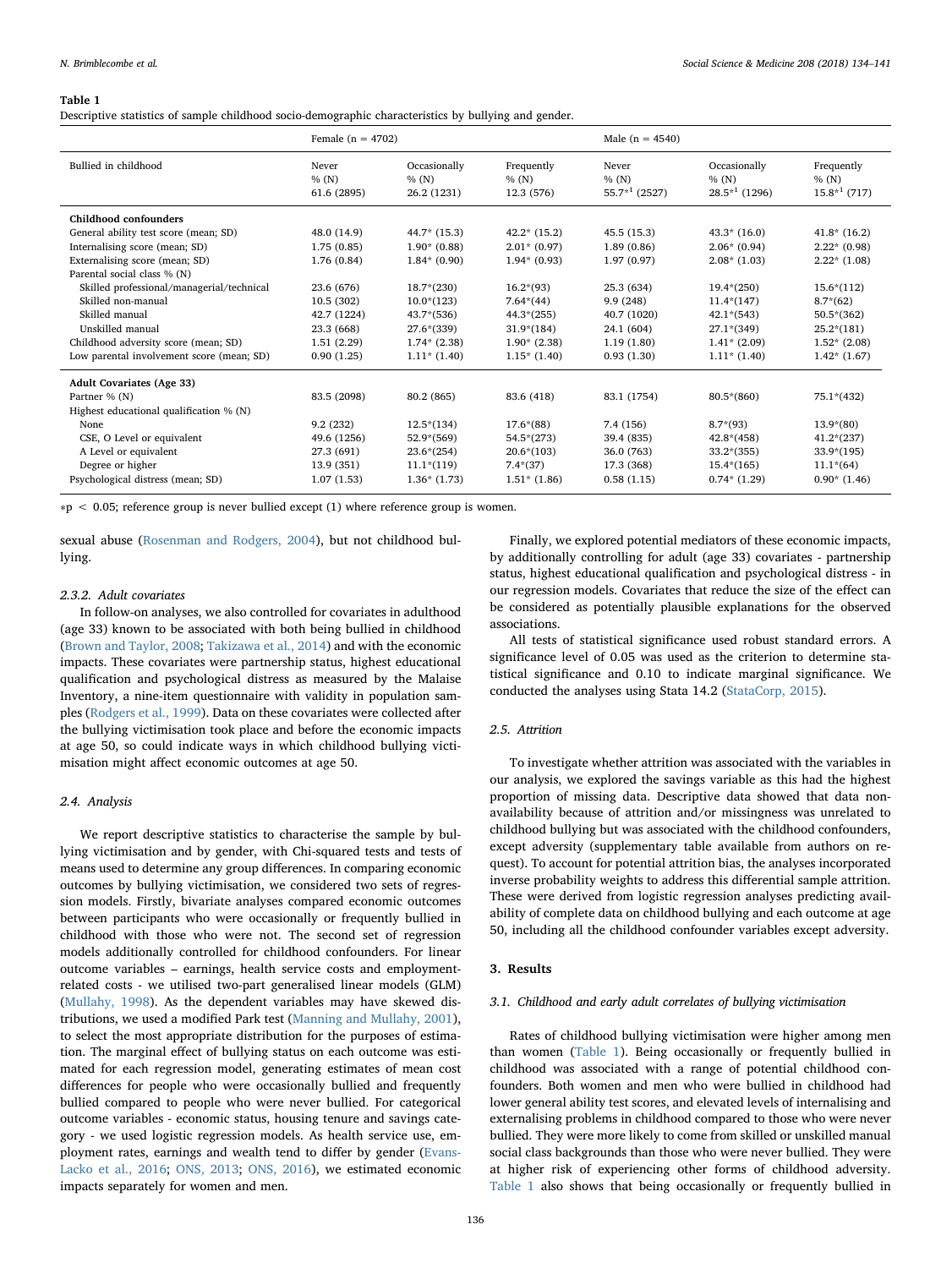<span id="page-3-0"></span>Association between being bullied in childhood and individual and societal economic impact for women at age 50.

| Individual economic impacts                       | Bullied at age 7 & 11       |         | Economic impact: bivariate<br>results | Economic impact controlling for childhood<br>confounders <sup>1</sup> |  |
|---------------------------------------------------|-----------------------------|---------|---------------------------------------|-----------------------------------------------------------------------|--|
| Economic status                                   |                             | $\%$    |                                       | Odds ratio (95% CI)                                                   |  |
| Unemployed or economically inactive               | Never $(n = 2544)$          | 6.8     |                                       |                                                                       |  |
|                                                   | Occasionally ( $n = 1099$ ) | 8.7     | $1.44*$ (1.09, 1.91)                  | $1.34 \sim (0.97, 1.84)$                                              |  |
|                                                   | Frequently ( $n = 504$ )    | 11.9    | $1.85*$ (1.32, 2.58)                  | $1.39 \sim (0.94, 2.06)$                                              |  |
| Earnings                                          |                             | Mean    |                                       | Earnings difference (95% CI)                                          |  |
| Mean weekly earnings $(E)$ from paid employment   | Never $(n = 2015)$          | 301.25  |                                       |                                                                       |  |
|                                                   | Occasionally ( $n = 883$ )  | 281.27  | $-21.05* (-37.76, -4.34)$             | $-8.72$ ( $-25.92$ , 8.48)                                            |  |
|                                                   | Frequently ( $n = 386$ )    | 258.50  | $-41.92$ * (-60.89, -22.96)           | $-22.74*$ (-42.05, -3.43)                                             |  |
| Housing tenure                                    |                             | $\%$    |                                       | Odds ratio (95% CI)                                                   |  |
| Not owner occupier                                | Never $(n = 2889)$          | 14.3    |                                       |                                                                       |  |
|                                                   | Occasionally ( $n = 1230$ ) | 18.3    | $0.76*$ (0.63, 0.93)                  | 0.87(0.69, 1.10)                                                      |  |
|                                                   | Frequently ( $n = 573$ )    | 20.6    | $0.65*$ (0.51, 0.83)                  | $0.76 \sim (0.57, 1.01)$                                              |  |
| Savings                                           |                             | $\%$    | Relative risk ratio (95% CI)          |                                                                       |  |
| No-to-low savings compared to above median        | Never $(n = 2281)$          | 20.2    | $\blacksquare$                        |                                                                       |  |
| savings                                           | Occasionally ( $n = 975$ )  | 25.6    | $1.51*$ (1.23, 1.85)                  | $1.25 \sim (0.99, 1.58)$                                              |  |
|                                                   | Frequently ( $n = 432$ )    | 30.1    | $2.03*$ (1.55, 2.67)                  | $1.68*$ (1.23, 2.29)                                                  |  |
| Low-to-median savings compared to above           | Never $(n = 2281)$          | 29.6    | $\sim$                                | $\overline{\phantom{a}}$                                              |  |
| median savings                                    | Occasionally ( $n = 975$ )  | 30.2    | $1.27*(1.05, 1.53)$                   | 1.67(0.95, 1.44)                                                      |  |
|                                                   | Frequently ( $n = 432$ )    | 33.3    | $1.71*$ (1.33, 2.21)                  | $1.80*$ (1.37, 2.38)                                                  |  |
| Societal economic impacts                         |                             | Mean    |                                       | Cost difference (95% CI)                                              |  |
| Eight-year health service costs for mental health | Never $(n = 2884)$          | 2516.76 | $\qquad \qquad -$                     |                                                                       |  |
| problems $(f)$                                    | Occasionally ( $n = 1222$ ) | 2814.83 | $422.96 \sim (-16.28, 862.20)$        | $371.06 (-63.65, 805.77)$                                             |  |
|                                                   | Frequently ( $n = 570$ )    | 3470.11 | 1040.33* (546.94, 1533.73)            | 717.08* (244.39, 1189.76)                                             |  |
| Mean annual societal employment cost $(E)$        |                             |         |                                       |                                                                       |  |
|                                                   | Never $(n = 2527)$          | 2175.18 |                                       |                                                                       |  |
|                                                   | Occasionally ( $n = 1093$ ) | 2284.62 | $243.27 \sim (-1.58, 488.12)$         | $68.73 (-173.01, 310.47)$                                             |  |
|                                                   | Frequently ( $n = 499$ )    | 2549.22 | 463.16* (116.88, 809.44)              | 123.45 (205.33, 452.23)                                               |  |

∗p < 0.05; ∼ = p < 0.10; Significant and marginal associations are highlighted in bold.

1. Controlling for family social class, adversity, low parental involvement, childhood IQ, childhood emotional and behavioural problems.

childhood was associated with having lower educational qualifications and higher psychological distress at age 33 for both men and women and less likelihood of having a partner at age 33 for men.

## 3.2. Economic impacts at age 50: women

Our bivariate analysis showed that, for women, being occasionally or frequently bullied in childhood was significantly associated with worse economic outcomes at age 50 in every domain [\(Table 2\)](#page-3-0). The addition of childhood confounders reduced the odds ratios (OR), relative risk ratios (RRR), or costs of poorer economic outcomes associated with bullying alone, in some cases substantially. However, even after accounting for these childhood factors there were still significant economic consequences at age 50 of being frequently bullied in childhood. The main exception was societal employment costs where differences in costs by bullying for women were accounted for by differences in the childhood confounders.

Controlling for childhood confounders, women who were occasionally or frequently bullied in childhood had marginally higher odds of 1.34 (95% CI = 0.97, 1.84) and 1.39 (95% CI = 0.94, 2.06) respectively of being unemployed or economically inactive due to sickness or disability compared to women who were never bullied. Women who were frequently bullied in childhood had lower net weekly earnings from paid employment (on average £22.74 a week lower at 2008 values) and less likelihood of owning a property at age 50 (OR  $= 0.76$ ; 95% CI =  $0.57$ , 1.01) than women who were not bullied, even controlling for childhood confounders. Additionally, women who were frequently bullied in childhood had higher odds of having accumulated only no-to-low (RRR =  $1.68$ ;  $95\%$  CI =  $1.23$ ,  $2.29$ ) or low-to-median  $(RRR = 1.80; 95\% CI = 1.37, 2.38)$  savings by mid-life compared to those who were never bullied.

Focusing on societal impact, being frequently bullied in childhood was associated with £717 higher health service costs for mental health conditions over an eight-year period at mid-life among women, even

controlling for childhood confounders. Aggregated to the estimated affected population, this was an estimated £4.5 million annually.

#### 3.3. Economic impacts at age 50: men

Bivariate analysis showed that for men, being frequently bullied in childhood was associated with worse economic outcome at age 50 in every domain and occasionally bullied with worse outcomes in most domains ([Table 3](#page-4-0)). Similarly to women, the addition of childhood confounders reduced the odds or costs of the economic outcomes associated with being bullied, although significant economic impacts were still observed in many areas. The exceptions were weekly income and health service costs where childhood confounders explained the differences seen.

Controlling for childhood confounders, men who were frequently bullied in childhood were at increased risk (OR = 1.49; 95% CI = 1.04, 2.13) of being unemployed or economically inactive due to sickness or disability compared to men who were never bullied. We did not observe differences in weekly net earnings at mid-life for men who experienced bullying in childhood. Men who were frequently bullied in childhood had lower odds of owning a property at age 50 compared to their nonbullied peers (OR =  $0.74$ ; 95% CI = 0.56, 0.97), and marginally higher risk of having no-to-low savings (RRR =  $1.31$ ; 95% CI = 0.97, 1.78).

Moving on to societal impacts, we found employment-related societal economic impacts were higher for men who were frequently bullied in childhood compared to those who were never bullied, with extra costs to society of £271 annually, even controlling for childhood confounders. Applied to the estimated affected population in 2008, this represents an aggregate cost to society of an estimated £17.9 million a year.

## 3.4. Adult mediators of economic impacts

We then turned to possible mediators of the economic impacts of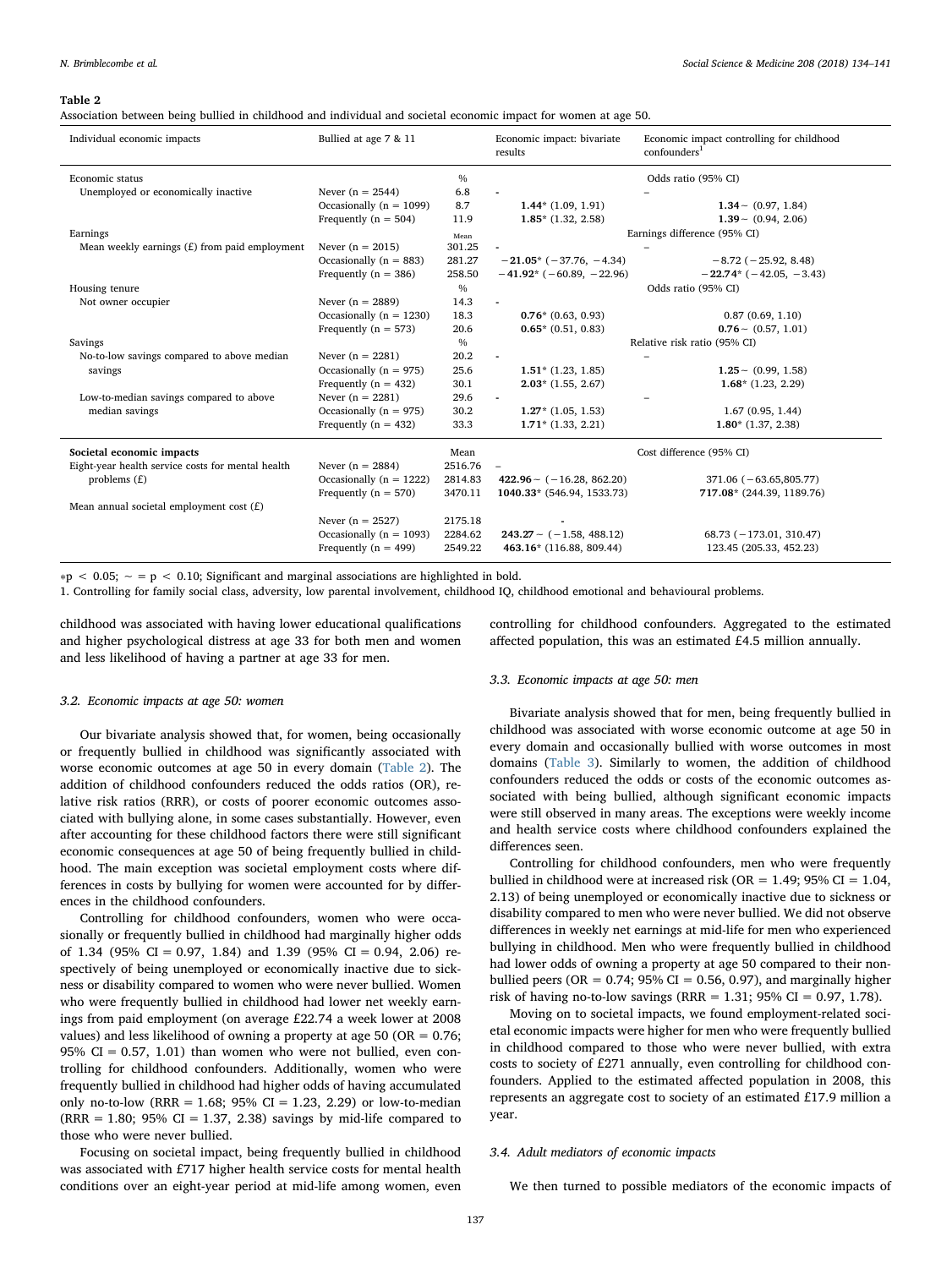<span id="page-4-0"></span>Association between being bullied in childhood and individual and societal economic impact for men at mid-life.

| Individual economic impacts                       | Bullied at age 7 & 11        |               | Economic impact: bivariate<br>results | Economic impact controlling for childhood<br>confounders <sup>1</sup> |  |
|---------------------------------------------------|------------------------------|---------------|---------------------------------------|-----------------------------------------------------------------------|--|
| Economic status                                   |                              | $\frac{0}{0}$ |                                       | Odds ratio (95% CI)                                                   |  |
| Unemployed or economically inactive               | Never $(n = 2472)$           | 7.7           |                                       |                                                                       |  |
|                                                   | Occasionally ( $n = 1264$ )  | 9.2           | 1.21(0.92, 1.58)                      | 0.90(0.64, 1.27)                                                      |  |
|                                                   | Frequently ( $n = 698$ )     | 14.0          | $2.06*$ (1.56, 2.72)                  | $1.49*$ (1.04, 2.13)                                                  |  |
| Earnings                                          |                              | Mean          |                                       | Earnings difference (95% CI)                                          |  |
| Mean weekly earnings $(E)$ from paid employment   | Never $(n = 1622)$<br>539.72 |               |                                       |                                                                       |  |
|                                                   | Occasionally ( $n = 849$ )   | 524.38        | $-23.49$ ( $-68.27, 21.28$ )          | $-7.72$ ( $-49.10$ , 34.66)                                           |  |
|                                                   | Frequently ( $n = 448$ )     | 464.21        | $-70.34*$ ( $-105.90, -34.80$ )       | $-8.55$ ( $-46.98$ , 29.88)                                           |  |
| Housing tenure                                    |                              | $\frac{0}{0}$ |                                       | Odds ratio (95% CI)                                                   |  |
| Not owner occupier                                | Never $(n = 2528)$           | 15.0          |                                       |                                                                       |  |
|                                                   | Occasionally ( $n = 1292$ )  | 17.0          | $0.82*$ (0.67, 1.00)                  | 0.99(0.78, 1.26)                                                      |  |
|                                                   | Frequently ( $n = 710$ )     | 22.5          | $0.57*(0.46, 0.72)$                   | $0.74*$ (0.56, 0.97)                                                  |  |
| Savings                                           |                              | $\frac{0}{0}$ | Relative risk ratio (95% CI)          |                                                                       |  |
| No-to-low savings compared to above median        | Never $(n = 2130)$           | 16.8          |                                       |                                                                       |  |
| savings                                           | Occasionally ( $n = 1120$ )  | 20.3          | $1.35*$ (1.09, 1.67)                  | 1.12(0.87, 1.45)                                                      |  |
|                                                   | Frequently ( $n = 621$ )     | 26.3          | $1.90*(1.49, 2.43)$                   | $1.31 \sim (0.97, 1.78)$                                              |  |
| Low-to-median savings compared to above median    | Never $(n = 2130)$           | 36.0          |                                       |                                                                       |  |
| savings                                           | Occasionally ( $n = 1120$ )  | 35.7          | 1.12(0.94, 1.33)                      | 1.00(0.82, 1.21)                                                      |  |
|                                                   | Frequently ( $n = 621$ )     | 35.1          | $1.22 \sim (0.98, 1.51)$              | 1.11(0.87, 1.40)                                                      |  |
| Societal economic impacts                         |                              | Mean          |                                       | Cost difference (95% CI)                                              |  |
| Eight-year health service costs for mental health | Never $(n = 2515)$           |               |                                       |                                                                       |  |
| problems $(f)$                                    | Occasionally ( $n = 1288$ )  | 2777.60       | 554.80* (65.77, 1043.84)              | $-97.2$ ( $-510.31$ , 315.92)                                         |  |
|                                                   | Frequently ( $n = 714$ )     | 3199.91       | 1141.25* (348.19, 1934.31)            | $481.03 (-116.11, 1078.17)$                                           |  |
| Mean annual societal employment cost $(E)$        |                              |               |                                       |                                                                       |  |
|                                                   | Never $(n = 2459)$           | 921.98        |                                       |                                                                       |  |
|                                                   | Occasionally ( $n = 1253$ )  | 1117.06       | $189.19 - (-35.31, 407.69)$           | $14.64$ ( $-183.38$ , 212.66)                                         |  |
|                                                   | Frequently ( $n = 693$ )     | 1588.72       | 728.31* (417.70, 1038.93)             | 270.70* (5.66, 535.74)                                                |  |

∗p < 0.05; ∼ = p < 0.10; Significant and marginal associations are highlighted in bold.

1. Controlling for family social class, adversity, low parental involvement, childhood IQ, childhood emotional and behavioural problems.

being bullied in childhood: partnership status, highest educational qualification and psychological distress, all at age 33 [\(Table 4](#page-5-0)).

Adding these adult covariates to the model reduced the earnings difference for women frequently bullied in childhood compared to never bullied by about a quarter and reduced the odds ratio of being unemployed or economically inactive for women who were occasionally bullied compared to never bullied. The adult covariates did not appear to have much effect on any of the other individual outcomes for women, although they did reduce estimates of the societal costs of health service use for mental health conditions by just under a third. For men, the addition of adult covariates appeared to make little difference to odds of being unemployed/economically inactive due to long-term sickness or disability, odds of owner-occupation nor odds of having no-to-low savings when aged 50, although societal employmentrelated costs were reduced by a third. These results suggest that partnership status, highest educational qualification and psychological distress at age 33 are potential explanations for some of the economic impacts at age 50 of being bullied in childhood. However, in most cases, economic impacts were still observed even after additionally controlling for these factors.

# 4. Discussion

To our knowledge, this is the first study that looks at the long-term economic consequences of childhood bullying victimisation. We find substantial and durable individual and societal economic impacts at mid-life of being bullied in childhood. Four decades after the bullying occurred, both men and women who were bullied in childhood were less likely to be in employment and had accumulated less wealth in the form of home-ownership or savings than participants who were not bullied. Additionally, women who were bullied in childhood had lower earnings from paid employment. We also identified societal economic impacts associated with childhood bullying: frequent bullying in childhood was associated with higher employment-related costs at age

50 for men and higher health service costs at age 50 for women. The latter is consistent with the higher mental health service use seen by adults who were bullied as children in other research ([Evans-Lacko](#page-7-1) [et al., 2016](#page-7-1); [Sourander et al., 2016\)](#page-7-3).

The reasons for lower earnings and higher unemployment among those who were bullied during childhood are likely to be similar. Both are associated with lower educational attainment, and bullied children have lower educational attainment than their non-bullied peers ([Brown](#page-6-2) [and Taylor, 2008\)](#page-6-2). Bullied children miss more school than non-bullied children ([Brown et al., 2011\)](#page-6-7), which may be because being bullied at school results in reluctance to attend and/or because of the contemporaneous mental and physical ill-health associated with bullying. Bullied children may find it harder to concentrate when they are in school, again either directly because of the bullying or because of the associated health problems, psychological difficulties in particular. Furthermore, bullying victimisation may lead to cognitive problems which can affect educational attainment ([Takizawa et al., 2014\)](#page-7-5). Low self-esteem associated with bullying victimisation ([Smokowski and](#page-7-26) [Holland, 2005\)](#page-7-26) is another potential mechanism by which educational attainment may be affected ([Waddell, 2006\)](#page-7-27).

Many of the adulthood consequences of childhood bullying victimisation may also directly impact on employment and earnings. The lower self-esteem and confidence of adults who were bullied as children ([Waddell, 2006\)](#page-7-27) plausibly impacts on job-seeking or promotionseeking, working hours, or performance at work. Another potential pathway is that being bullied may alter physiological responses to stress ([Ouellet-Morin et al., 2011\)](#page-7-28) which may lead to withdrawal from the labour market or reduction in working hours. Poorer mental health is associated with higher unemployment and lower income, as are physical health problems. For example, the poorer mental and physical health reported by adults who have been bullied as children often stands in the way of work ([Allison et al., 2009](#page-6-8)) and in our analysis the costs associated with non-employment include those who are permanently or temporarily unable to work because of sickness. Relationship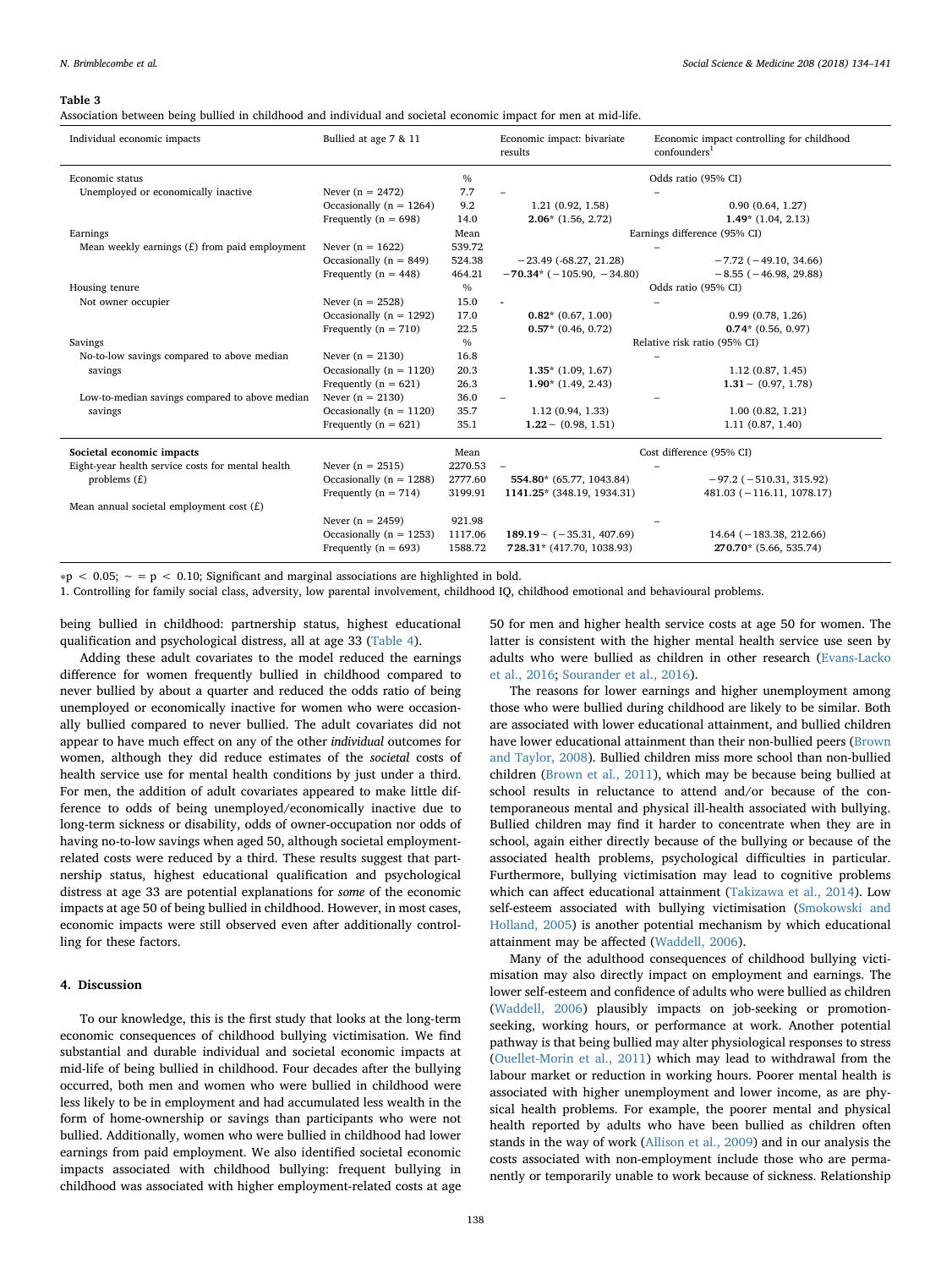<span id="page-5-0"></span>Association between being bullied in childhood and individual and societal economic impact for women and men at mid-life additionally controlling for adult covariates.

| individual impacts        | Bullied at age<br>7 & 11 |                                                  | Men                                              |  |
|---------------------------|--------------------------|--------------------------------------------------|--------------------------------------------------|--|
|                           |                          | Childhood<br>confounders and<br>Adult covariates | Childhood<br>confounders and<br>Adult covariates |  |
| Economic status           |                          | Odds ratio (95% CI)                              |                                                  |  |
| Unemployed or             | Occasionally             | (1.07)                                           |                                                  |  |
| economically              |                          | (0.73, 1.56)                                     |                                                  |  |
| inactive                  | Frequently               | 1.22                                             | 1.37                                             |  |
|                           |                          | (0.78, 1.91)                                     | (0.92, 2.06)                                     |  |
| Earnings                  |                          |                                                  | Cost difference (95% CI)                         |  |
| Mean weekly               | Occasionally             |                                                  |                                                  |  |
| earnings $(E)$ from       | Frequently               | $-16.58-$                                        |                                                  |  |
| paid employment           |                          | $(-55.22, 2.12)$                                 |                                                  |  |
| Housing tenure            |                          |                                                  | Odds ratios (95% CI)                             |  |
| Not owner occupier        | Occasionally             |                                                  |                                                  |  |
|                           | Frequently               | 0.84                                             | 0.78                                             |  |
|                           |                          | (0.61, 1.56)                                     | (0.57, 1.07)                                     |  |
| Savings                   |                          |                                                  | Relative risk ratio (95% CI)                     |  |
| No-to-low savings         | Occasionally             | 1.16                                             |                                                  |  |
| compared to               |                          | (0.90, 1.50)                                     |                                                  |  |
| above median              | Frequently               | $1.55*$                                          | 122                                              |  |
| savings                   |                          | (1.08, 2.22)                                     | (0.87, 1.73)                                     |  |
| Low-to-median             | Occasionally             |                                                  |                                                  |  |
| savings compared          | Frequently               | $1.75*$                                          |                                                  |  |
| to above median           |                          | (1.30, 2.36)                                     |                                                  |  |
| savings                   |                          |                                                  |                                                  |  |
| Societal economic impacts |                          |                                                  |                                                  |  |
|                           |                          |                                                  | Cost difference (95% CI)                         |  |
| Eight-year health         | Occasionally             |                                                  |                                                  |  |
| service costs for         | Frequently               | 520.20*                                          |                                                  |  |
| mental health             |                          | (39.79, 1000.61)                                 |                                                  |  |
| problems $(f)$            |                          |                                                  |                                                  |  |
|                           |                          | Cost difference (95% CI)                         |                                                  |  |
| Mean annual societal      | Occasionally             |                                                  |                                                  |  |
| employment cost           | Frequently               |                                                  | £173.92                                          |  |
| (E)                       |                          |                                                  | $(-93.03, 440.87)$                               |  |
|                           |                          |                                                  |                                                  |  |

 $* = p < 0.05$ ;  $\sim = p < 0.10$ ; Significant and marginal associations are highlighted in bold.

Controlling for family social class, adversity, neglect, childhood IQ, childhood emotional and behavioural problems and partnership status, highest educational qualification and psychological distress age 33.

status is associated with employment and people who are bullied in childhood are less likely to be in a relationship than their non-bullied peers [\(Takizawa et al., 2014\)](#page-7-5). In our analysis exploring the role of educational attainment, mental health and relationship status further, we found that these factors at age 33 appear to be potential explanations in the earnings differences for frequently bullied women and the employment costs for frequently bullied men.

We found wealth penalties of being bullied in two domains: housing and savings. Wealth can be considered a measure of accumulation of assets over the life-course. Our findings thus show not only the economic consequences of bullying four decades after being bullied in childhood, but also point to accumulative, life-course, economic consequences. There are significant implications of having low wealth in mid-life. Wealth can provide protection against both present and future financial shocks associated with, for example, unemployment, serious illness or relationship breakdown, and hence provide a measure of financial resilience. The cut-off point for low savings we use is drawn from a robust scale of deprivation items ([Gordon, 2017](#page-7-11)). Savings above this level can provide some financial protection against unexpected, but necessary, expenses. Without this, there is higher risk of debt, which could become unmanageable, or going without necessities.

Savings wealth is linked to other types of wealth which provide financial protection: for example, those with higher savings are more likely to own their home and to contribute to pension schemes [\(Crossley](#page-6-3)

[and O'Dea, 2010](#page-6-3)). As well as having individual economic impacts, savings wealth has other implications, both individual and societal. One currently quite high-profile example is paying for social care. For example, at present in England, savings wealth determines financial eligibility for state funding for social care. Furthermore, research in England has shown a relationship between level of savings and unmet need for services [\(Dunatchik et al., 2016\)](#page-7-6). Wealth, especially housing wealth, is an important factor for better physical and mental health ([Pierse et al., 2016;](#page-7-8) [Pollack et al., 2007\)](#page-7-9) and can be considered one of the most important contributors to socio-economic health inequalities ([Marmot et al., 2010;](#page-7-7) [Pollack et al., 2007](#page-7-9)).

Accumulation of wealth results from being consistently in adequately paid employment over the longer term, and thus some of the potential ways in which bullying may impact on earnings and/or employment are also relevant to wealth. Another factor may be inheritance, which plays a role in both home-ownership and wealth. However, our analyses controlled for family socio-economic class, one measure of family wealth and hence inheritance, and the association of home-ownership with bullying still remains. People who have been bullied in childhood are less likely to be in relationships as adults ([Takizawa et al., 2014](#page-7-5)), and partnership status is strongly associated with home-ownership [\(Thomas and Mulder, 2016](#page-7-29)). However, once again, the negative association between home-ownership and being bullied remains even when controlling for partnership status age 33.

The possible ways in which bullying in childhood may impact on mental ill-health in adulthood even four decades after its occurrence have been reviewed elsewhere ([Evans-Lacko et al., 2016](#page-7-1); [Sourander et al., 2016](#page-7-3); [Takizawa et al., 2014;](#page-7-5) [Wolke and Lereya, 2015](#page-7-0)) and include long-term trauma of early adverse experiences increasing vulnerabilities to later mental health problems (Shonkoff et [al. 2009\)](#page-7-30), interpersonal processes [\(Kendler et al., 2003\)](#page-7-31), and physiological responses ([Ouellet-Morin et al.,](#page-7-28) [2011\)](#page-7-28). There may be other common factors for being exposed to bullying and mental health problems which we did not control for.

Mental health problems associated with bullying might translate into higher health service use among bullied children and there is certainly some evidence for this ([Evans-Lacko et al., 2016](#page-7-1); [Sourander](#page-7-3) [et al., 2016](#page-7-3)). However, the relationship between health service use for mental health problems and the existence of those problems is by no means straightforward. Under- or mis-diagnosis, stigma, sub-threshold mental health problems and lack of available and/or suitable services are some of the reasons why the presence of a mental health problem does not necessarily result in accessing services for that problem; it is telling that differences in health service costs, although significantly reduced, remain for women even after controlling for one measure of psychological distress in adulthood. Nonetheless our previous research found a significant relationship between bullying victimisation in childhood and mental health service use in adulthood, although at age 50 this was only the case for women ([Evans-Lacko et al., 2016\)](#page-7-1). Here we have extended that analysis, factoring in intensity of service use by considering both frequency and type of health service use, and then estimating different costs by gender. Using this method, we found that health service costs for women who were frequently bullied were more than £700 higher than for their non-bullied peers, with no significant differences in costs for men. Reasons for this gender difference may be to do with the greater help-seeking among women with mental health problems seen in other research [\(Evans-Lacko et al., 2014](#page-7-32)).

There were other gender differences observed in our study. Women who were bullied in childhood had lower earnings than their non-bullied peers, whereas bullied men did not. This is likely to be due to differences in hours worked per week, which is a more important determinant of earnings for women than for men ([Blundell et al., 2013](#page-6-9)). Both men and women had higher odds of having no-to-low savings if they had been frequently bullied in childhood. However, women who were frequently bullied in childhood also had higher odds of having low-to-median savings whereas there were no differences for men. Both men and women were less likely to be in employment if they had been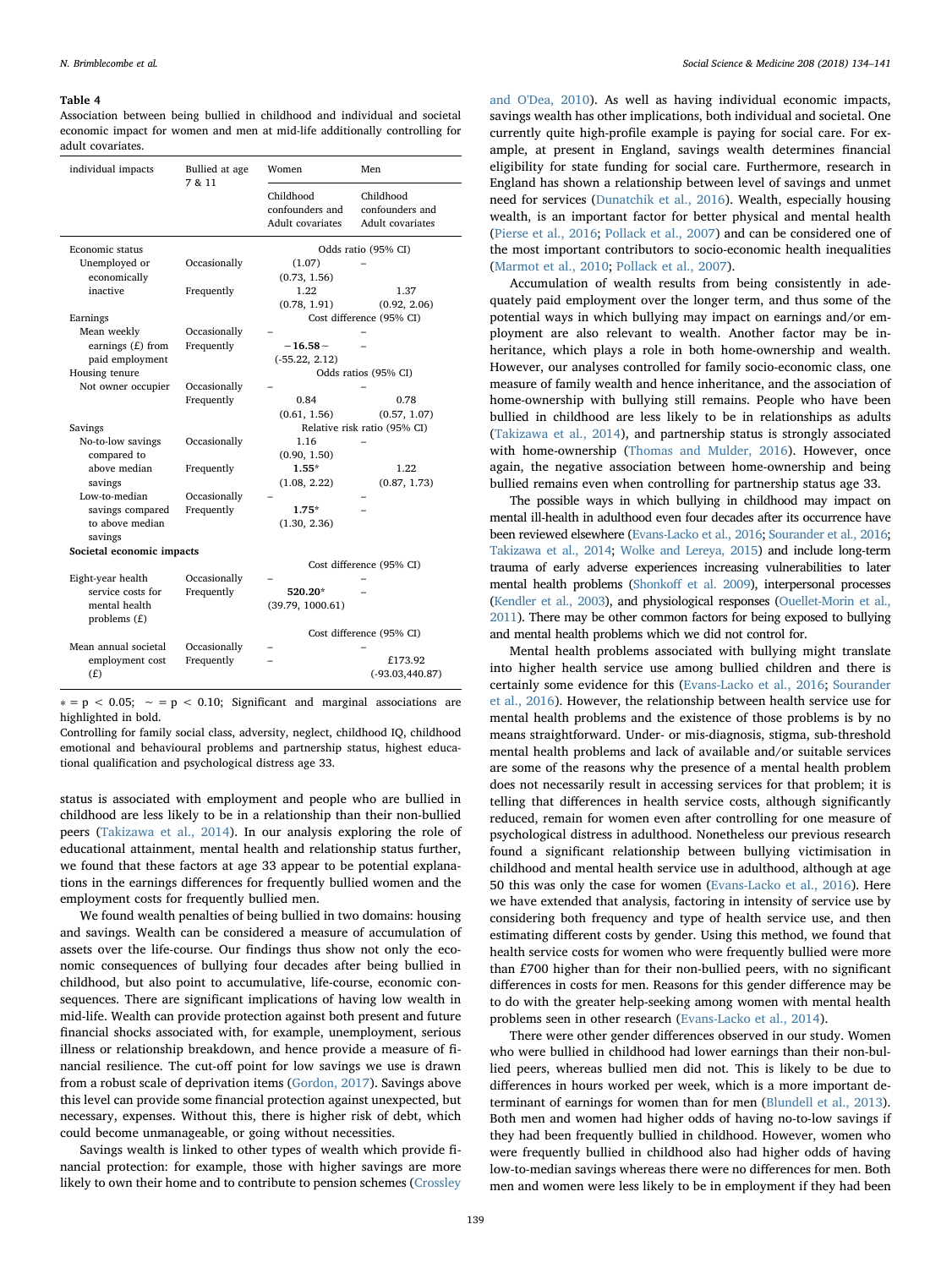bullied in childhood, but it was men for whom there were associated societal costs. Overall, we found that childhood bullying appeared to have a differential, and worse, economic impact in later life for women than for men. This may be because women and men are differently affected by childhood bullying in the first place, and/or because the negative impacts of being bullied manifest differently for women and men because of gender differences in the wider socio-economic environment. Although there are no other studies on the long-term economic consequences of being bullied in childhood, research on childhood maltreatment concluded that women were more vulnerable than men to the long-term economic impacts of childhood abuse or neglect ([Currie and Widom, 2010](#page-6-10)).

There are a number of limitations to our study. Attrition by age 50 and missing data reduces the number of cases for some of our outcomes. However, we controlled for effects of selective attrition by utilising inverse probability weights in the analyses. Information on exposure to bullying was assessed via parental interviews in NCDS so may underestimate incidence, as not all childhood bullying is known about by parents. [Shakoor et al. \(2011\)](#page-7-33) found 'modest' (52–56%) agreement between mother and child reports of bullying at this age but similar associations between child emotional and behavioural problems and bullying victimisation, regardless of informant. Whilst data from more than one informant is the preferred option, in the absence of child selfreports, mothers' reports can be considered a viable alternative.

Another potential limitation of our study is that there may be recall bias, in particular for service use, although self-report is considered an acceptable method for collecting service use data [\(Patel et al., 2005](#page-7-34)). Self-reports of earnings can also be subject to recall or estimation bias, although the NCDS question asked about very recent, and short, timeframes. Reported earnings can also be sensitive to social desirability bias, but the self-completion or computer-assisted methods used in NCDS reduces this risk considerably. Earnings are limited to earnings from paid employment, an approach that has been used in other similar research using NCDS. Use of average frequencies of service use interpolated over the time frame and average national costs for estimation of health service costs may have resulted in under- or over-estimates of actual costs. Using the minimum wage to estimate societal employment-related costs is also likely to be an underestimate. Furthermore, although we have looked at both individual and societal impacts, and in a number of domains, there may be other economic consequences of bullying which we have not estimated here.

The strengths of our analyses are that they are based on a large nationally representative cohort dataset with rich data on childhood bullying victimisation and on a range of outcomes collected through to age 50 to which we can apply individual and societal costs. We have also been able to control for key confounders, showing that our analyses are robust. Using these data, our study is the first to estimate individual and societal costs in mid-life in a number of spheres of bullying in childhood.

# 5. Conclusions

Bullying in childhood is widespread, with consistent evidence of negative impacts across diverse samples in terms of age of being bullied, time, geographic location and culture. Internationally, one in three children report having been bullied at some point in their lives, with 10%–14% experiencing chronic bullying lasting for more than six months ([World Health Organization, 2012\)](#page-7-35). Bullying was reported by 34%–46% of school children in England in recent surveys ([Department](#page-6-11) [of Health, 2015](#page-6-11)), similar to the prevalence in our NCDS sample. Vulnerable children are at higher risk of being bullied ([Arseneault, 2018](#page-6-0); [Chatzitheochari et al., 2014](#page-6-12); [Gower et al., 2015;](#page-7-36) [McMahon et al., 2010](#page-7-37); Woods [et al., 2009\)](#page-7-38). That it has personal and economic consequences for both individuals and society four decades later should raise significant concerns.

portance of investing in the implementation of effective policies and practices to prevent or reduce bullying in schools and thus mitigate negative outcomes and costs. Of course, tackling bullying is particularly a concern because of the quality of life effects on those who are bullied. There is evidence of effective anti-bullying initiatives (see for example the meta-analysis by Ttofi [and Farrington, 2011](#page-7-39)) and indeed cost-effective initiatives, many of which are low cost (from £8–16 per person per year) ([Beecham et al., 2011](#page-6-13); [McDaid et al., 2017\)](#page-7-40). This compares to our estimated annual societal costs per person of being bullied of £90 for women and £271 for men at age 50 in 2008. As risk of being bullied is higher among already disadvantaged children and the poorer economic outcomes seen here compound that disadvantage in later life, anti-bullying initiatives also have a potentially important role to play in supporting vulnerable, disadvantaged children and reducing inequities in later life.

of being bullied in childhood, our study further underlines the im-

As the consequences of childhood bullying are long-lasting and pervasive, it is imperative that response in this area should be multifaceted. It needs to prevent bullying, to provide support for children (and adults) who are currently being bullied, and to provide support for people who were bullied previously (whether in childhood or subsequently) and who are still experiencing the negative consequences of it in the years that follow. Better integration of mental health and antibullying provision could prevent young victims developing long-term mental health problems, and the costs associated with this. Given the potential mediating role in adulthood of psychological distress, and educational qualifications and relationship status, supporting adults bullied as children might usefully include relationship and other social support, access to adult education and support with mental health problems.

## Acknowledgements

Ryu Takizawa is funded by the JSPS (JP16H05653), the Royal Society and the British Academy as a Newton International Fellow Alumnus.

## References

- <span id="page-6-8"></span>[Allison, S., Roeger, L., Reinfeld-Kirkman, N., 2009. Does school bullying a](http://refhub.elsevier.com/S0277-9536(18)30249-1/sref1)ffect adult [health? Population survey of health-related quality of life and past victimization.](http://refhub.elsevier.com/S0277-9536(18)30249-1/sref1) [Aust. N. Z. J. Psychiatr. 43 \(12\), 1163](http://refhub.elsevier.com/S0277-9536(18)30249-1/sref1)–1170.
- <span id="page-6-1"></span>[Arseneault, L., 2017. The long-term impact of bullying victimization on mental health.](http://refhub.elsevier.com/S0277-9536(18)30249-1/sref2) [World Psychiatr. 16 \(1\), 27](http://refhub.elsevier.com/S0277-9536(18)30249-1/sref2)–28.
- <span id="page-6-0"></span>[Arseneault, L., 2018. Research Review: the persistent and pervasive impact of being](http://refhub.elsevier.com/S0277-9536(18)30249-1/sref3) [bullied during childhood and adolescence. JCPP \(J. Child Psychol. Psychiatry\) 59,](http://refhub.elsevier.com/S0277-9536(18)30249-1/sref3) 405–[412](http://refhub.elsevier.com/S0277-9536(18)30249-1/sref3).
- <span id="page-6-13"></span>[Beecham, J., Byford, S., Kwok, C., M, P., 2011. School-based interventions to reduce](http://refhub.elsevier.com/S0277-9536(18)30249-1/sref4) [bullying. In: Knapp, M., McDaid, D., Parsonage, M. \(Eds.\), Mental Health Promotion](http://refhub.elsevier.com/S0277-9536(18)30249-1/sref4) [and Mental Illness Prevention: the Economic Case. Department of Health, London.](http://refhub.elsevier.com/S0277-9536(18)30249-1/sref4)
- <span id="page-6-9"></span>[Blundell, R., Bozio, A., Laroque, G., 2013. Extensive and intensive margins of labour](http://refhub.elsevier.com/S0277-9536(18)30249-1/sref5) [supply: work and working hours in the US, the UK and France. Fisc. Stud. 34 \(1\),](http://refhub.elsevier.com/S0277-9536(18)30249-1/sref5) 1–[29.](http://refhub.elsevier.com/S0277-9536(18)30249-1/sref5)
- <span id="page-6-4"></span>[Brown, J.S., Evans-Lacko, S., Aschan, L., Henderson, M.J., Hatch, S.L., Hotopf, M., 2014.](http://refhub.elsevier.com/S0277-9536(18)30249-1/sref6) [Seeking informal and formal help for mental health problems in the community: a](http://refhub.elsevier.com/S0277-9536(18)30249-1/sref6) [secondary analysis from a psychiatric morbidity survey in South London. BMC](http://refhub.elsevier.com/S0277-9536(18)30249-1/sref6) [Psychiatr. 14 \(1\), 275.](http://refhub.elsevier.com/S0277-9536(18)30249-1/sref6)
- <span id="page-6-2"></span>[Brown, S., Taylor, K., 2008. Bullying, education and earnings: evidence from the national](http://refhub.elsevier.com/S0277-9536(18)30249-1/sref7) [child development study. Econ. Educ. Rev. 27 \(4\), 387](http://refhub.elsevier.com/S0277-9536(18)30249-1/sref7)–401.
- <span id="page-6-7"></span>[Brown, V., Clery, E., Ferguson, C., 2011. Estimating the prevalence of young people ab](http://refhub.elsevier.com/S0277-9536(18)30249-1/sref8)[sent from school due to bullying. Nat. Centre Soc. Res. 1, 1](http://refhub.elsevier.com/S0277-9536(18)30249-1/sref8)–61.
- <span id="page-6-12"></span>[Chatzitheochari, S., Parsons, S., Platt, L., 2014. Bullying Experiences Among Disabled](http://refhub.elsevier.com/S0277-9536(18)30249-1/sref9) [Children and Young People in England: Evidence from Two Longitudinal Studies.](http://refhub.elsevier.com/S0277-9536(18)30249-1/sref9) Working Paper No. 14–[11. Institute of Education, London](http://refhub.elsevier.com/S0277-9536(18)30249-1/sref9).
- <span id="page-6-5"></span>[Clement, S., Schauman, O., Graham, T., Maggioni, F., Evans-Lacko, S., Bezborodovs, N.,](http://refhub.elsevier.com/S0277-9536(18)30249-1/sref11) [Morgan, C., Rusch, N., Brown, J.S., Thornicroft, G., 2015. What is the impact of](http://refhub.elsevier.com/S0277-9536(18)30249-1/sref11) [mental health-related stigma on help-seeking? A systematic review of quantitative](http://refhub.elsevier.com/S0277-9536(18)30249-1/sref11) [and qualitative studies. Psychol. Med. 45 \(1\), 11](http://refhub.elsevier.com/S0277-9536(18)30249-1/sref11)–27.
- <span id="page-6-3"></span>[Crossley, T.F., O'Dea, C., 2010. The Wealth and Saving of UK Families on the Eve of the](http://refhub.elsevier.com/S0277-9536(18)30249-1/sref12) [Crisis: IFS Reports. Institute for Fiscal Studies](http://refhub.elsevier.com/S0277-9536(18)30249-1/sref12).
- <span id="page-6-10"></span>[Currie, J., Widom, C.S., 2010. Long-term consequences of child abuse and neglect on](http://refhub.elsevier.com/S0277-9536(18)30249-1/sref13) [adult economic well-being. Child. Maltreat. 15 \(2\), 111](http://refhub.elsevier.com/S0277-9536(18)30249-1/sref13)–120.

By showing the economic consequences for individuals and society

<span id="page-6-11"></span><span id="page-6-6"></span>[Curtis, L., 2008. Unit Costs of Health and Social Care. PSSRU, Kent.](http://refhub.elsevier.com/S0277-9536(18)30249-1/sref14) [Department of Health, 2015. Future in Mind. Department of Health, London.](http://refhub.elsevier.com/S0277-9536(18)30249-1/sref52)